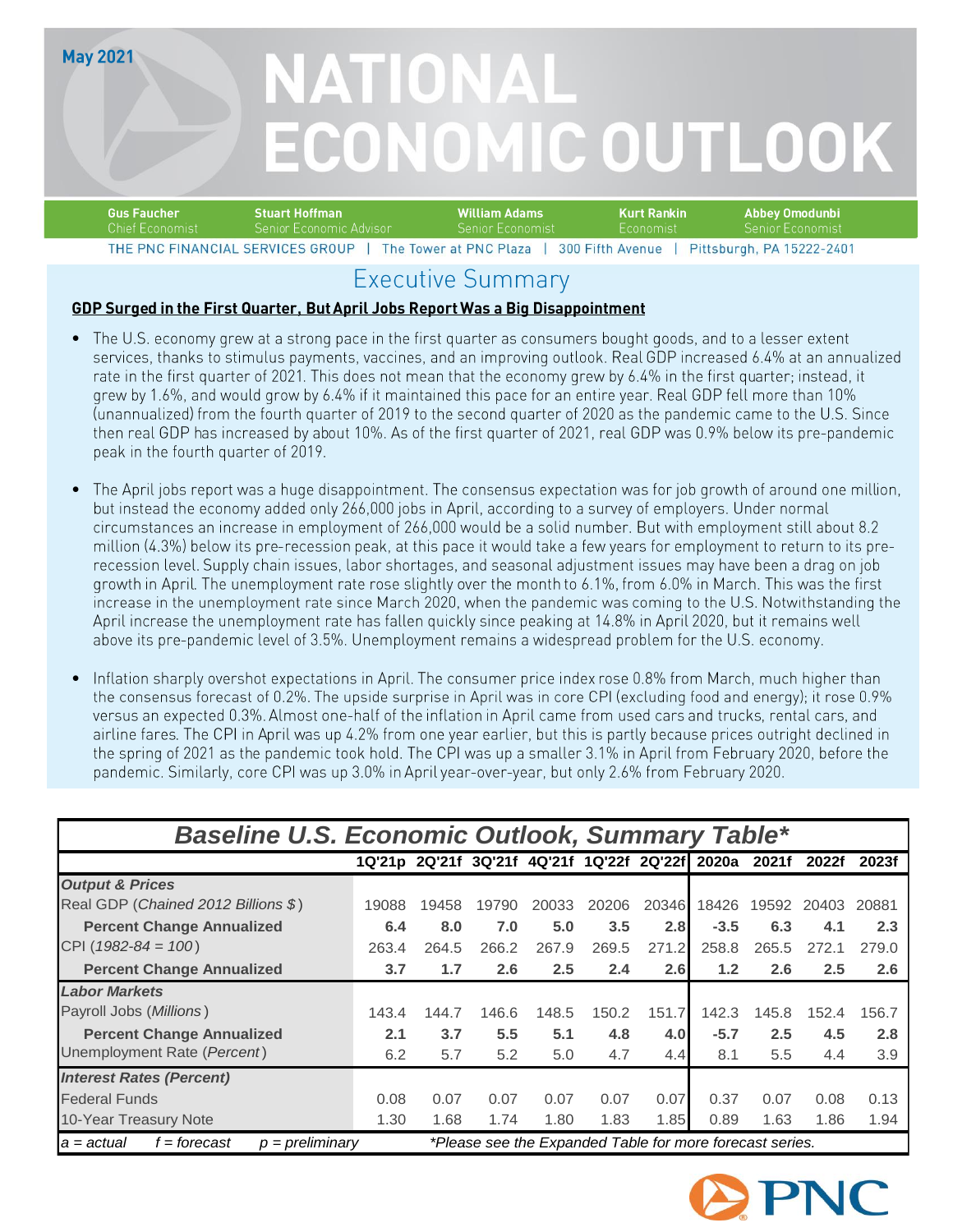

#### **Housing Adding to Growth in 2021, Despite Some Temporary Dislocations**

The pandemic has rearranged the U.S. housing market. With the increasing prevalence of work-from-home, physical proximity to the workplace has become less important, giving employees more flexibility over where they live. At the same time at-home workspaces have become more important. And the need for social distancing has increased the demand for single-family housing at the expense of apartments and condominiums. Similarly, suburban and rural areas have increased in appeal relative to city living.

Other factors are also supporting demand for housing, particularly single-family housing. To combat the recession that started last year the Federal Reserve has moved to push down borrowing costs. In late 2019, before the pandemic, the average interest rate on a 30-year fixed mortgage was 3.9%, according to Freddie Mac. With very aggressive Fed monetary policy mortgage rates fell to well below 3% in late 2020 and early 2021, by far the lowest on record. Mortgage rates have moved somewhat higher in recent months, but at 3.0% in mid-May, they are still well below where they stood before the pandemic, and are far below their long-run average. Low mortgage rates reduce the cost of a monthly payment, allowing a household to buy a more expensive home. Stimulus payments have also opened up opportunities for homeownership, making it easier for many households to make a down payment.

As a result demand for homeownership has surged. But the supply of homes for sale has not kept up. Single-family housing starts in recent years have been far below their long-run average, restricting supply. Homebuilding has increased over the past year, but has slowed more recently due to shortages of building materials, tied to supply chain disruptions from the pandemic, and of construction workers. And with few current homeowners looking to sell the supply of existing homes for sale is extremely low. According to the National Association of Realtors (NAR), there were only 2.4 months of supply of existing single-family homes for sale in April at the existing sales pace, some of the tightest inventories on record. Strong demand and limited supply are putting upward pressure on prices. Prices of existing homes are up about 14% in early 2021 from one year earlier, the fastest price growth on record, with prices for new homes up even more.

The good news is that the housing market is unlikely to experience a big crash like the one 15 years ago that caused the Great Recession and a global financial crisis. This time around the housing market is much better balanced. Despite rapid price growth over the past year, very low mortgage rates have made housing more affordable, relative to incomes, than it has been for most of the past decade. And housing is far more affordable than it was from 1970 to 2007, including during the housing boom of 2002 to 2006. With much less homebuilding in recent years than during the housing boom 15 to 20 years ago, there is not the big oversupply of housing that contributed to the bust. Tighter lending standards on mortgages, meaning many fewer financially stretched homebuyers, are also a big difference from the previous housing boom.

The housing market will settle down through the rest of this year. Higher prices and gradually rising mortgage rates will discourage some would-be homebuyers and encourage some current homeowners to put their homes up for sale, increasing supply. Building materials prices will settle down as more supply comes on the market. Housing starts and home sales will remain strong throughout this year, supporting the economic recovery, but price growth will slow to the low single digits in 2022. This is roughly the same pace as underlying income growth, and thus is sustainable over the longer run.

With coronavirus cases falling quickly due to vaccinations and households gradually spending their stimulus payments, consumer spending will drive a strong recovery in the U.S. economy into 2022; housing will also provide a boost. Real GDP will surpass its prerecession peak in the second quarter of this year. Real GDP will increase almost 7% from the fourth quarter of 2020 to the fourth quarter of 2021, with above-trend growth of around 3% over the same period in 2022. Job growth will rebound from a disappointing April, averaging around 600,000 per month through year-end. The unemployment rate will decline to below 5% by the end of this year, and to around 4% by the end of next year. PNC does not expect the next increase in the fed funds rate until the second half of 2023.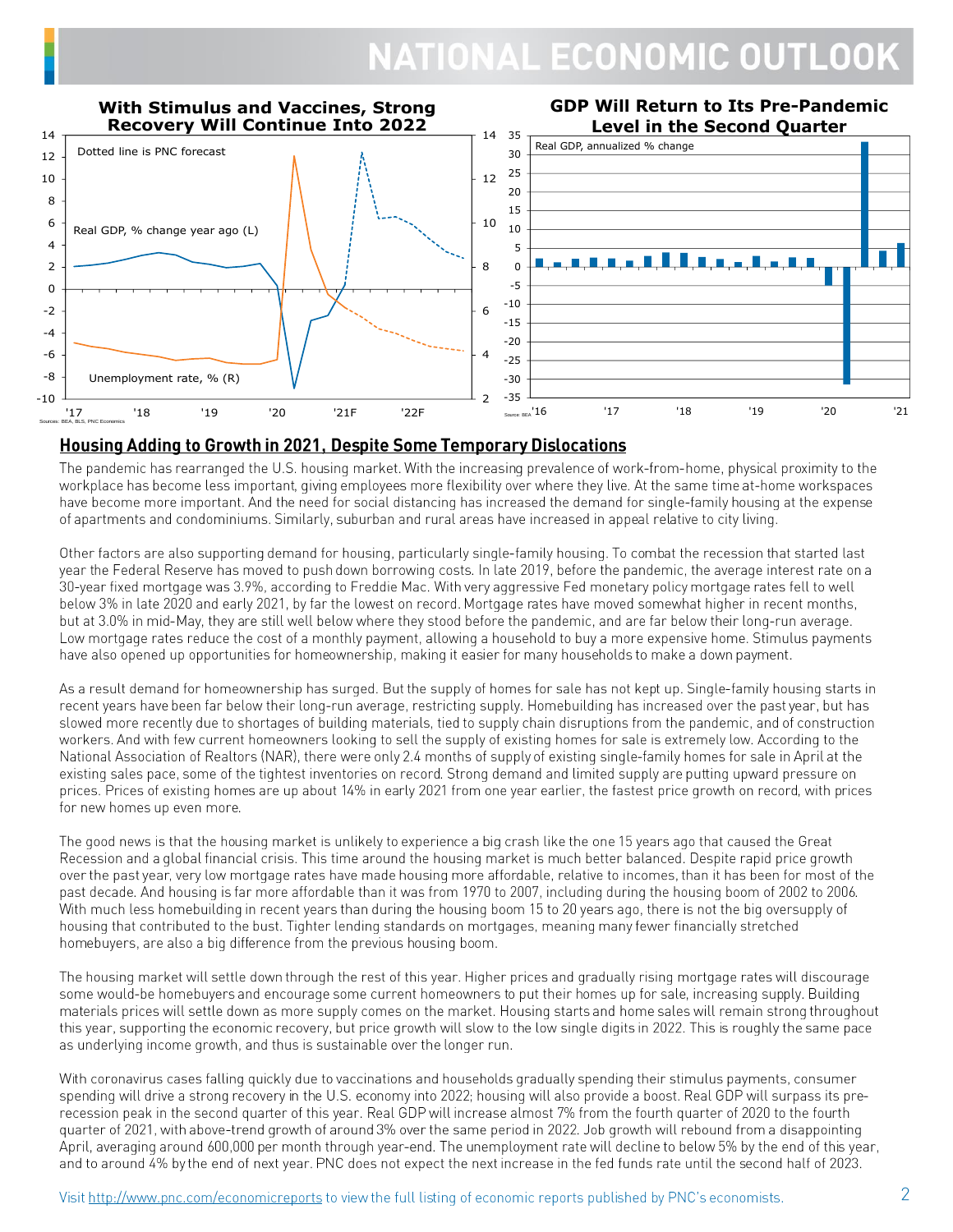

**Big Employment Swings in Low-Wage Restaurants and Retail Are Distorting Wage Growth Trends** 16 9





**Strongest Recovery Is in Services Employment, But Sector Also Had the Biggest Downturn**



**Fed Balance Sheet Expansion Continues to Put** 



**Record Income Growth Thanks to Stimulus Payments**

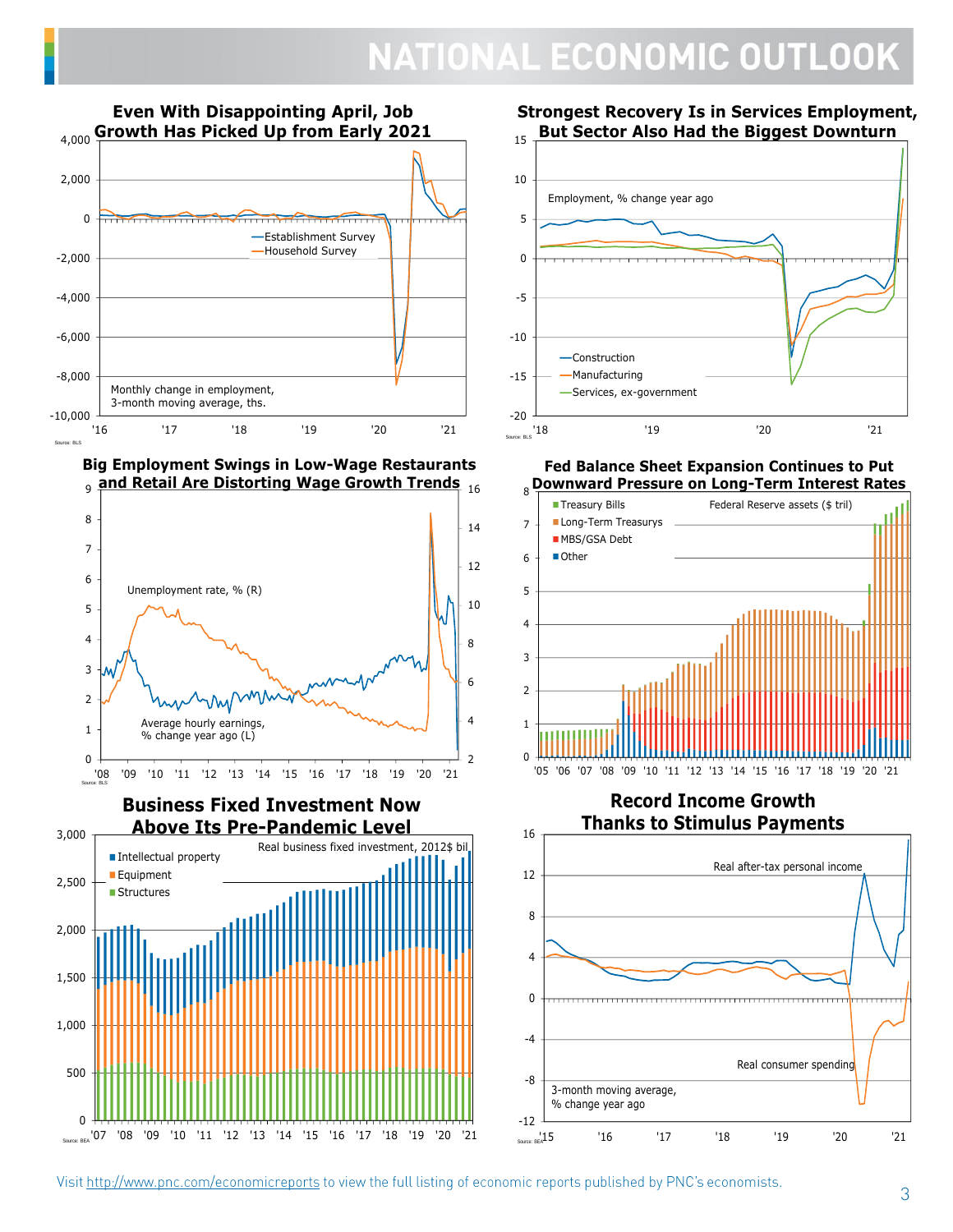